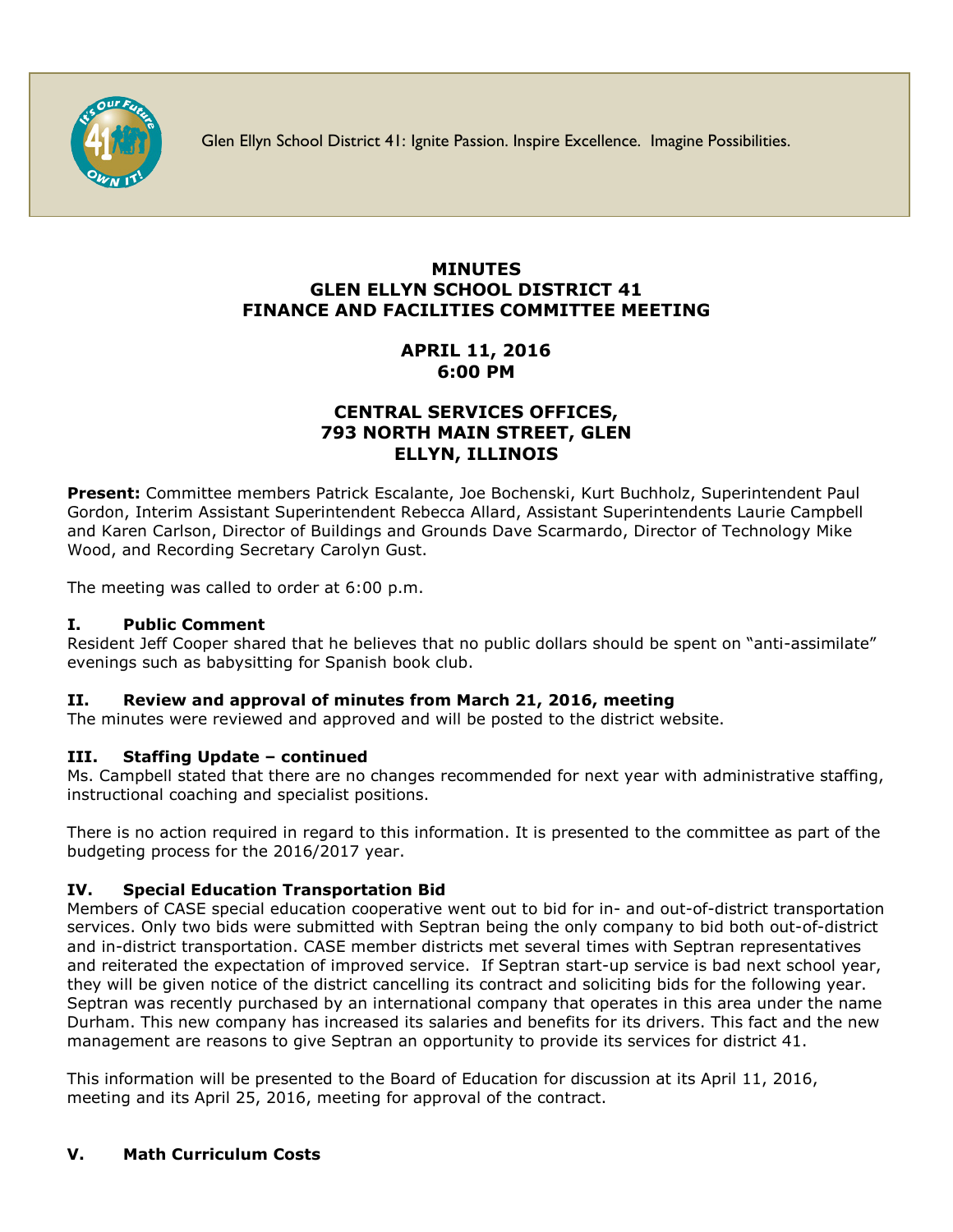A math task force was formed in December 2015 to begin the process of investigating and selecting a primary resource for math instruction that is focused, coherent, and rigorous. The group's charge was to evaluate curricula and make a recommendation for a new K – 5 primary math resource. The group was made up of at least one teacher from every grade level from each school.

Two resources were brought forward to field test: Envision Math 2.0 and Eureka Math. Math task force members along with some of their teaching partners began using one of the two resources in February and March. In late February, task force members came together to analyze their students' work using a Student Work Analysis Chart. A survey was sent to all staff who used the test materials, including teaching partners. Task force members came together in late March to review the alignment rubric data, the student work analysis rubric data, and the survey data. Based upon the review of the data points and discussion, the task force reached consensus in recommending Eureka Math as the  $K - 5$ primary math resource. Upon approval from the Board of Education, materials will be secured and an initial half-day of training will be provided in May.

All-inclusive cost for Eureka Math is \$139,035 and cost for professional development will be \$10,400. Total cost for implementation of the program is \$149,435.

This information will be presented to the Board of Education for discussion at its April 11, 2016, meeting and approval of adoption at its April 25, 2016, meeting.

### **VI. Literacy Curriculum Costs**

Even though the district's MAP literacy data and PARCC literacy data are positive, there are discrepancies between grade levels and buildings. Teachers and administrators have shared their strong desire for a more intentional instructional resource. This was confirmed by the School Perceptions survey data.

The literacy coaches worked together to vet resources by researching and reviewing various resources and contacting other districts to get their perspective on the different resources. We also began using an adapted version of the Instructional Materials Evaluation Tool (IMET) to make sure the suggested resource met the non-negotiable criteria of this tool.

The district will monitor MAP literacy data, PARCC literacy data, as well as common assessments to determine if the Units of Study in Reading and Writing is helping to close the achievement gap between grade levels, between schools and between subgroups over the course of the next five years.

Cost for the program which include the Special Ed/ESL/Coaches is as follows: writing units  $(K - 8)$ including is \$43,621; reading units  $(K - 5)$  is \$4,620; professional development cost will be \$14,800. Total program implementation cost is \$63,041.

This information will be presented to the Board of Education for discussion at its April 11, 2016, meeting and approval of adoption at its April 25, 2016, meeting.

#### **VII. 2016-2017 Budget Timeline Review**

Ms. Allard shared an updated budget timeline. This timeline has been altered due to the transition of our CSBO this past year. For this year, the timeline is as follows: In April, administration will continue review of assumptions and budget and present classified staffing levels and possible RIF to the Board. In June the business office will continue to review and develop the tentative budget which will be presented to the Board of Education for approval of public display of the tentative budget. August will have the Board of Education continue its review of the tentative budget. In September there will be a public hearing on the tentative budget and the adoption of the final budget.